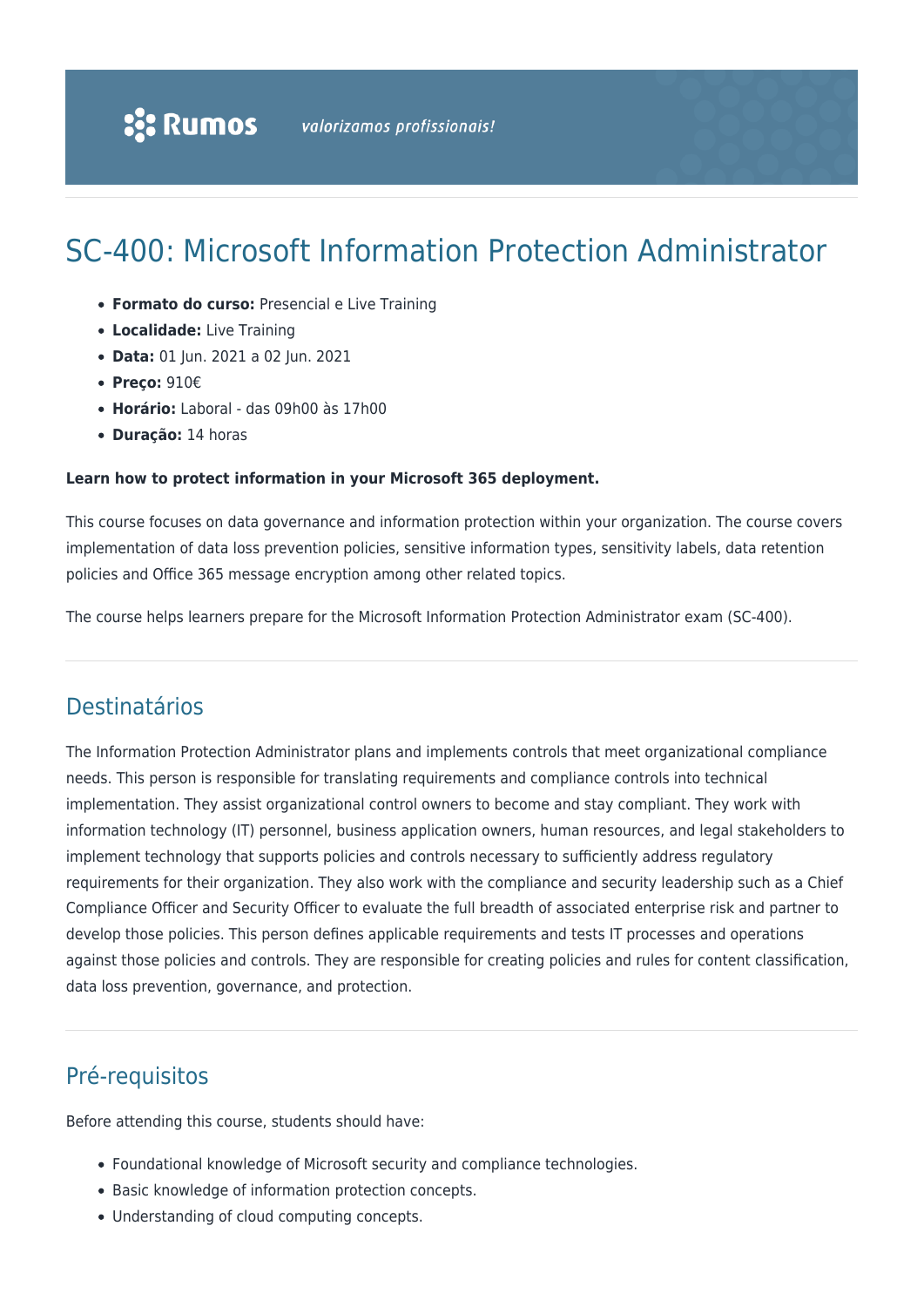Understanding of Microsoft 365 products and services.

# **Objectivos**

- Explain and use sensitivity labels.
- Configure Data Loss Prevention policies.
- Secure messages in Office 365.
- Describe the information governance configuration process.
- Define key terms associated with Microsoft's information protection and governance solutions.
- Explain the Content explorer and Activity explorer.
- Describe how to use sensitive information types and trainable classifiers.
- Review and analyze DLP reports.
- Identify and mitigate DLP policy violations.
- Describe the integration of DLP with Microsoft Cloud App Security (MCAS).
- Deploy Endpoint DLP
- Describe records management
- Configure event driven retention
- Import a file plan
- Configure retention policies and labels
- Create custom keyword dictionaries
- Implement document fingerprinting

## Programa

### **Implement Information Protection in Microsoft 365**

Organizations require information protection solutions to protect their data against theft and accidental loss. Learn how to protect your sensitive information. Learn how Microsoft 365 information protection and governance solutions help you protect and govern your data, throughout its lifecycle – wherever it lives, or wherever it travels. Learn about the information available to help you understand your data landscape and know your data. Learn how to use sensitive information types to support your information protection strategy. Learn about how sensitivity labels are used to classify and protect business data while making sure that user productivity and their ability to collaborate are not hindered.

#### Lessons

- Introduction to information protection and governance in Microsoft 365
- Classify data for protection and governance
- Create and manage sensitive information types
- Describe Microsoft 365 encryption
- Deploy message encryption in Office 365
- Configure sensitivity labels
- Apply and manage sensitivity labels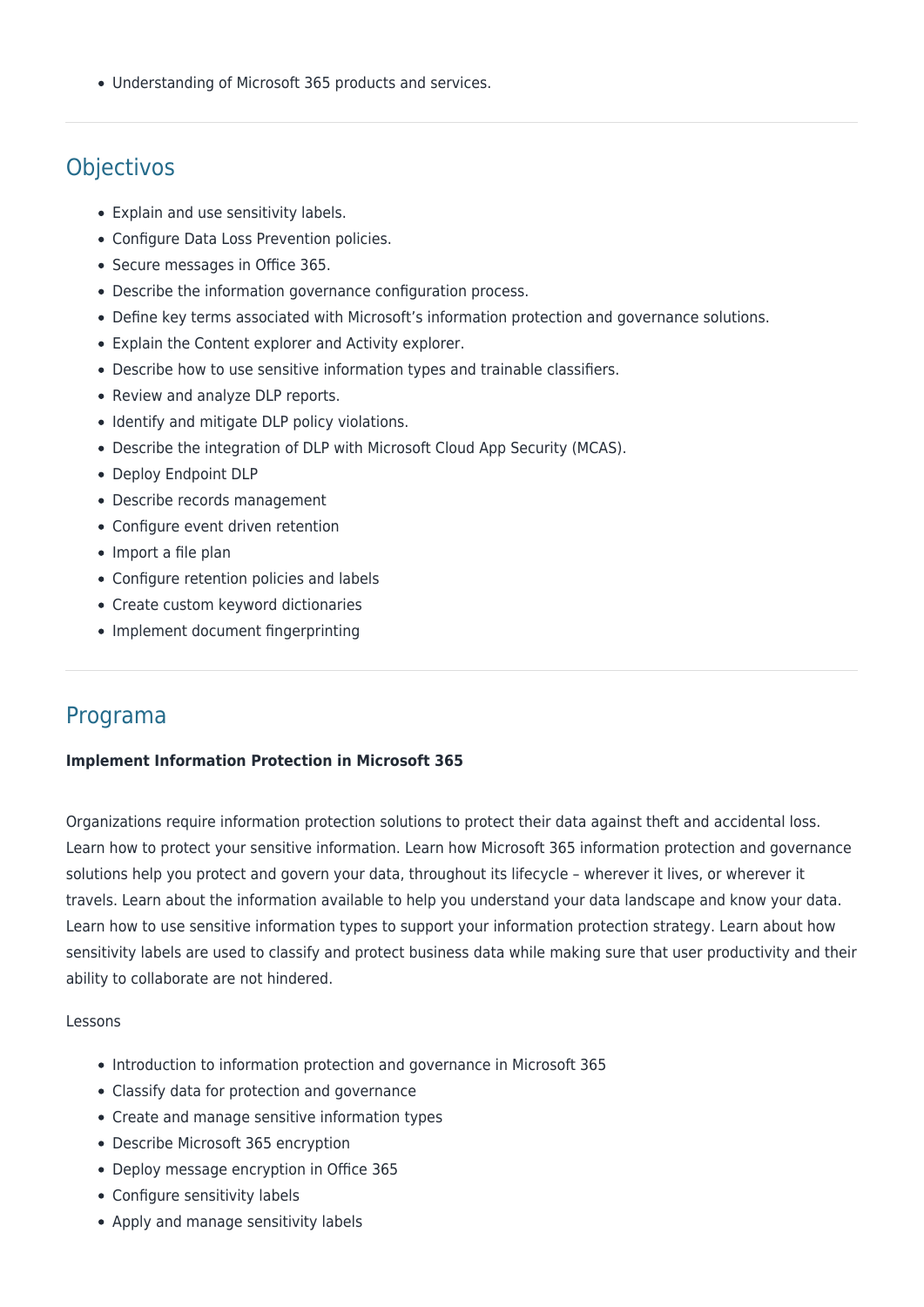#### Lab : Implement Information Protection

- Assign permissions for compliance
- Manage Office 365 message encryption
- Manage Sensitive Information Types
- Manage Trainable Classifiers
- Manage Sensitivity Labels

After completing this module, students will be able to:

- Describe Microsoft's approach to information protection and governance.
- List the components of the Data Classification solution.
- Describe how to use sensitive information types and trainable classifiers.
- Implement document fingerprinting
- Create custom keyword dictionaries
- Deploy message encryption in Office 365

### **Implement Data Loss Prevention in Microsoft 365**

In this module we discuss how to implement data loss prevention techniques to secure your Microsoft 365 data. Learn how to discover, classify, and protect sensitive and business-critical content throughout its lifecycle across your organization. Learn how to configure and implement data loss prevention policies and integrate them with Microsoft Cloud App Security. Learn how to respond to and mitigate data loss policy violations.

### Lessons

- Prevent Data loss in Microsoft 365
- Implement Endpoint data loss prevention
- Configure DLP policies for Microsoft Cloud App Security and Power Platform
- Manage DLP policies and reports in Microsoft 365

Lab : Implement Data Loss Prevention

- Manage DLP policies
- Mange Endpoint DLP
- Test DLP policies
- Mange DLP reports

After completing this module, students will be able to:

- Describe the information protection configuration process.
- Articulate deployment and adoption best practices.
- Describe the integration of DLP with Microsoft Cloud App Security (MCAS).
- Configure policies in Microsoft Cloud App Security.
- Review and analyze DLP reports.
- Identify and mitigate DLP policy violations.
- Mitigate DLP violations in MCAS.